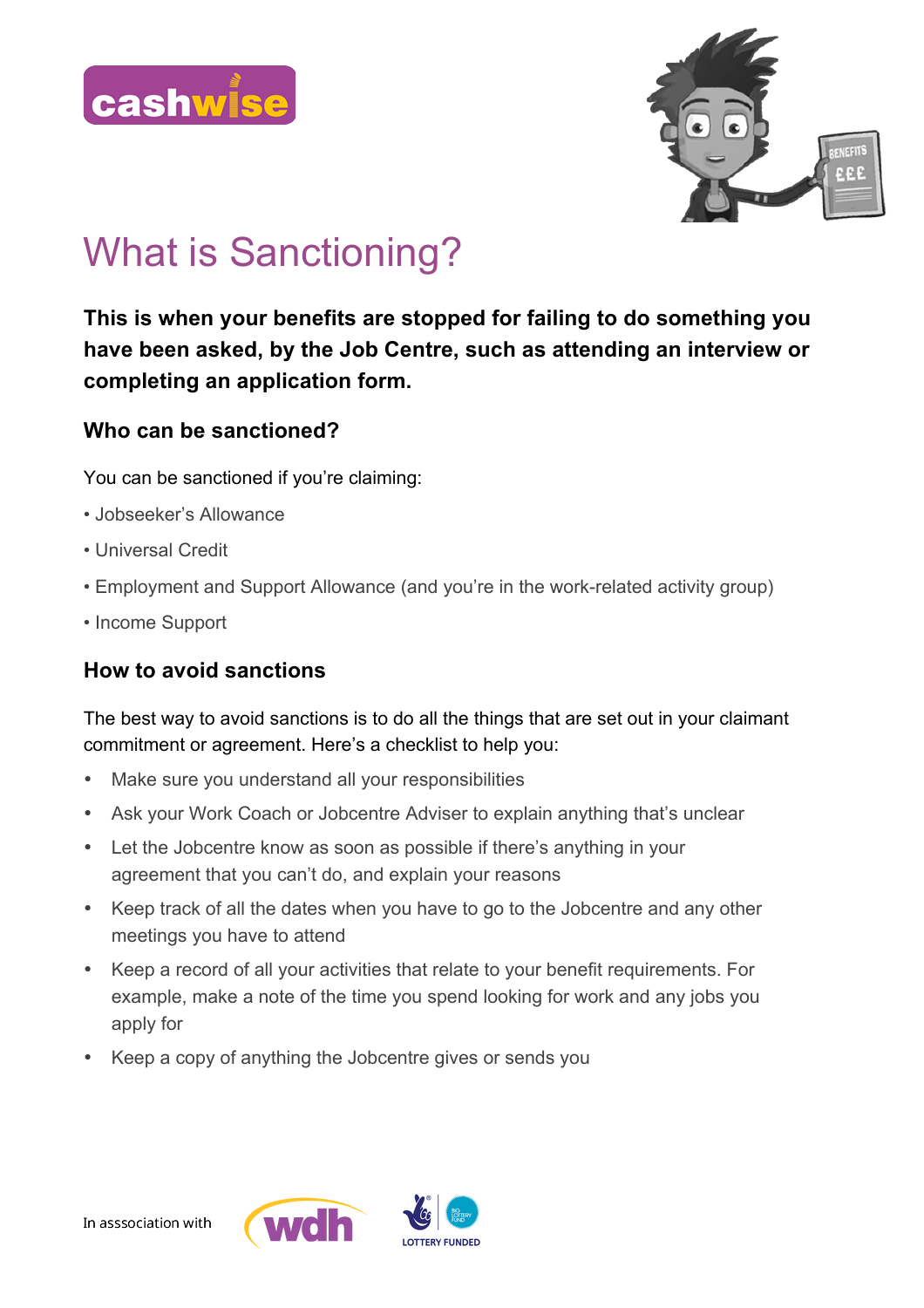



### **How to challenge a sanction**

You can ask the Jobcentre Plus to look again at their decision to sanction you if you think:

- They were wrong to sanction you
- They have deducted the wrong amount from your benefit
- They have given you the wrong level of sanction
- They have reduced your benefit for the wrong length of time

If Jobcentre Plus refuses to change their decision, you can appeal against it.

## **Appealing against a benefit sanction**

At this stage it's probably a good idea to get some help from an expert, such as the Citizens Advice Service

### **Inform Housing Benefit**

When your benefits are sanctioned, the Jobcentre will contact the council, who usually stop your Housing Benefit and Council Tax reduction until they have confirmation of your new income. Be sure to inform them of your sanction so your housing benefit and council tax support don't stop.

# **Apply for a hardship payment**

A hardship payment is a reduced amount of benefit that you can apply for from the Jobcentre if your benefit has been reduced because of a sanction. It normally pays 60% of your benefit payment.

To be eligible for a hardship payment, you must now be following the rules for getting your benefit.

Hardship payments of Universal Credit have to be paid back once the sanction comes to an end.

If you want to apply for a hardship payment, ask at the Jobcentre.

# **Contact Local Welfare Provision**